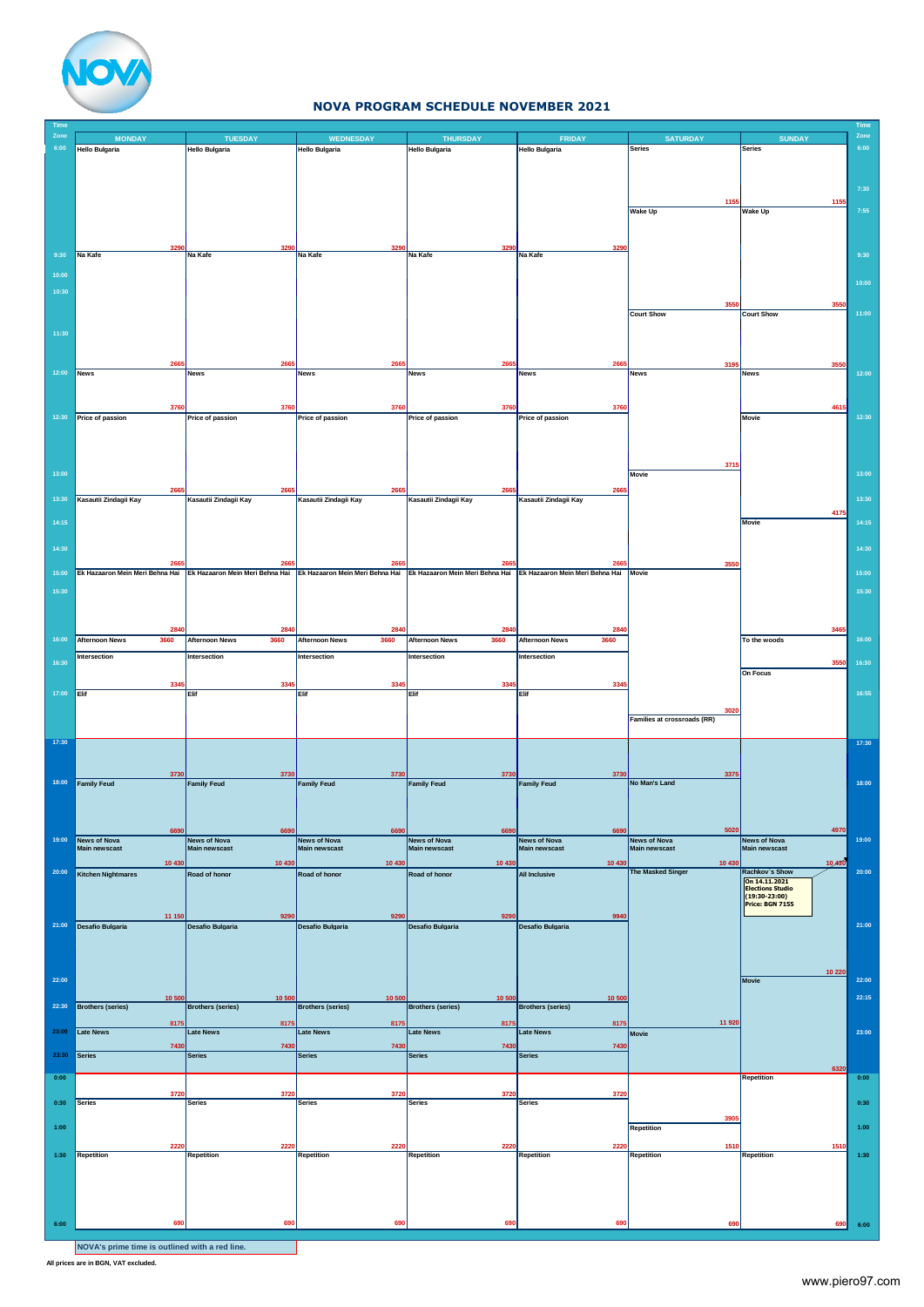

## **DIEMA PROGRAM SCHEDULE NOVEMBER 2021**

| <b>Time</b> |                                |                                |                                                 |                                    |                                |                      |                      | Time  |
|-------------|--------------------------------|--------------------------------|-------------------------------------------------|------------------------------------|--------------------------------|----------------------|----------------------|-------|
| Zone        | <b>MONDAY</b>                  | <b>TUESDAY</b>                 | WEDNESDAY                                       | <b>THURSDAY</b>                    | <b>FRIDAY</b>                  | <b>SATURDAY</b>      | <b>SUNDAY</b>        | Zone  |
| 6:15        | <b>NCIS: Los Angeles (FRR)</b> | <b>NCIS: Los Angeles (FRR)</b> | <b>NCIS: Los Angeles (FRR)</b>                  | <b>NCIS: Los Angeles (FRR)</b>     | <b>NCIS: Los Angeles (FRR)</b> | Series<br>89         | Series<br>89         | 6:00  |
|             |                                |                                |                                                 |                                    |                                | <b>Series</b>        | <b>Series</b>        | 7:00  |
|             | 89                             | 89                             | 89                                              |                                    | 89                             |                      |                      |       |
| 7:15        | Best of fun (FRR)              | Best of fun (FRR)              | Best of fun (FRR)                               | Best of fun (FRR)                  | Best of fun (FRR)              |                      |                      |       |
|             |                                |                                |                                                 |                                    |                                |                      |                      |       |
|             |                                |                                |                                                 |                                    |                                |                      |                      |       |
| 7:45        | Scorpion (FRR)                 | <b>Scorpion (FRR)</b>          | <b>Scorpion (FRR)</b>                           | <b>Scorpion (FRR)</b>              | <b>Scorpion (FRR)</b>          |                      |                      | 7:45  |
|             |                                |                                |                                                 |                                    |                                |                      |                      |       |
|             |                                |                                |                                                 |                                    |                                |                      |                      |       |
|             | 177                            | 177                            | 177                                             | 17                                 | 17                             | 17 <sub>1</sub>      | 177                  |       |
| 8:45        | <b>Alarm for Cobra (FRR)</b>   | <b>Alarm for Cobra (FRR)</b>   | Alarm for Cobra (FRR)<br>From 24.11.2021        | <b>Alarm for Cobra (FRR)</b>       | <b>Alarm for Cobra (FRR)</b>   | <b>Series</b>        | <b>Series</b>        | 8:45  |
|             |                                |                                | Magnum (FRR)<br>Price: BGN 266                  |                                    |                                |                      |                      |       |
|             | 26                             | 266                            | 266                                             | 266                                | 26                             | 44                   | 44                   |       |
| 9:40        | Teleshop                       | Teleshop                       | Teleshop                                        | <b>Teleshop</b>                    | Teleshop                       | <b>Teleshop</b>      | Teleshop             |       |
| 10:00       | Alarm for Cobra (FRR)          | Alarm for Cobra (FRR)          | Alarm for Cobra (FRR)                           | Alarm for Cobra (FRR)              | Alarm for Cobra (FRR)          | Series               | <b>Series</b>        | 10:00 |
|             |                                |                                | From 24.11.2021                                 |                                    |                                |                      |                      |       |
|             |                                |                                | Magnum (FRR)<br>Price: BGN 355                  |                                    |                                | 53                   | 532                  | 11:00 |
|             |                                |                                |                                                 |                                    |                                | Movie (FRR)          | Bez Bagaj            |       |
|             |                                |                                |                                                 |                                    |                                |                      | 621<br>Movie (FRR)   | 11:30 |
|             |                                |                                |                                                 |                                    |                                |                      |                      |       |
| 11:00       | 355<br>Hawaii 5-0 (FRR)        | 355<br>Hawaii 5-0 (FRR)        | 355<br>Hawaii 5-0 (FRR)                         | 35<br>Hawaii 5-0 (FRR)             | 355<br>Hawaii 5-0 (FRR)        |                      |                      | 12:00 |
|             |                                |                                |                                                 |                                    |                                |                      |                      |       |
|             |                                |                                |                                                 |                                    |                                |                      |                      |       |
|             | 44                             | 444                            | 444                                             | 444                                | 44                             |                      |                      |       |
| 12:00       | Hawaii 5-0 (FRR)               | Hawaii 5-0 (FRR)               | Hawaii 5-0 (FRR)                                | Hawaii 5-0 (FRR)                   | Hawaii 5-0 (FRR)               |                      |                      | 12:30 |
|             |                                |                                |                                                 |                                    |                                |                      |                      |       |
|             |                                |                                |                                                 |                                    |                                |                      |                      |       |
|             | 44                             | 44                             | 444                                             | 44                                 | 44                             |                      |                      |       |
| 13:00       | Scorpion                       | <b>Scorpion</b>                | <b>Scorpion</b>                                 | <b>Scorpion</b>                    | <b>Scorpion</b>                |                      |                      | 13:00 |
|             |                                | From 30.11.2021                |                                                 |                                    |                                |                      |                      |       |
|             |                                | Flashpoint<br>Price: BGN 532   |                                                 |                                    |                                | 35<br>Movie          | 710<br>Movie         | 13:30 |
|             | 532                            | 532<br><b>Alarm for Cobra</b>  | 532                                             | 532                                | 532<br><b>Alarm for Cobra</b>  |                      |                      |       |
| 14:00       | <b>Alarm for Cobra</b>         |                                | <b>Alarm for Cobra</b>                          | <b>Alarm for Cobra</b>             |                                |                      |                      |       |
| 14:30       |                                |                                |                                                 |                                    |                                |                      |                      | 14:30 |
|             | 532                            | 532                            | 532                                             | 532                                | 532                            |                      |                      |       |
| 15:00       | <b>Alarm for Cobra</b>         | <b>Alarm for Cobra</b>         | <b>Alarm for Cobra</b>                          | <b>Alarm for Cobra</b>             | <b>Alarm for Cobra</b>         |                      |                      |       |
|             |                                |                                |                                                 |                                    |                                |                      |                      |       |
| 15:30       |                                |                                |                                                 |                                    |                                |                      |                      | 15:30 |
|             | 532                            | 532                            | 532                                             | 532                                | 532                            | 621                  | 621                  |       |
| 16:00       | <b>Best of fun</b>             | Best of fun                    | Best of fun                                     | Best of fun                        | Best of fun                    | <b>Movie</b>         | <b>Movie</b>         | 16:00 |
|             |                                |                                |                                                 |                                    |                                |                      |                      |       |
| 16:30       |                                |                                |                                                 |                                    |                                |                      |                      | 16:30 |
|             |                                |                                |                                                 |                                    |                                |                      |                      |       |
| 17:00       | 53<br>Movie (FRR)              | 53<br>Movie (FRR)              | 532<br>Movie (FRR)                              | 53<br>Movie (FRR)                  | 532<br>Movie (FRR)             |                      |                      |       |
|             |                                |                                |                                                 |                                    |                                |                      |                      |       |
|             |                                |                                |                                                 |                                    |                                |                      |                      | 17:00 |
| 17:30       |                                |                                |                                                 |                                    |                                |                      |                      | 17:30 |
|             |                                |                                |                                                 |                                    |                                | 621                  | 621                  |       |
| 18:00       |                                |                                |                                                 |                                    |                                | Movie                | Movie                | 18:00 |
|             |                                |                                |                                                 |                                    |                                |                      |                      |       |
|             |                                |                                |                                                 |                                    |                                |                      |                      |       |
|             |                                |                                |                                                 |                                    |                                |                      |                      |       |
|             |                                | 65                             | 650                                             | 65                                 | 65                             |                      |                      |       |
| 19:00       | NCIS: Los Angeles              | <b>NCIS: Los Angeles</b>       | <b>NCIS: Los Angeles</b>                        | <b>NCIS: Los Angeles</b>           | <b>NCIS: Los Angeles</b>       |                      |                      | 19:00 |
|             |                                |                                |                                                 |                                    |                                |                      |                      |       |
|             |                                |                                |                                                 |                                    |                                |                      |                      |       |
|             | 65                             | 651                            | 650                                             | 650                                | 650                            | 1022                 | 1022                 |       |
| 20:00       | Hawaii 5-0                     | Hawaii 5-0                     | Hawaii 5-0                                      | Hawaii 5-0                         | Hawaii 5-0                     | Movie                | Movie                | 20:00 |
|             |                                | From 23.11.2021<br>Magnum      |                                                 |                                    |                                |                      |                      |       |
|             |                                | Price: BGN 1208                |                                                 |                                    |                                |                      |                      |       |
|             | 120                            | 1208                           | 1208                                            | 1208                               | 1208                           |                      |                      |       |
| 21:00       | Hawaii 5-0                     | Hawaii 5-0                     | Hawaii 5-0                                      | Hawaii 5-0                         | Hawaii 5-0                     |                      |                      | 21:00 |
| 21:30       |                                | From 23.11.2021<br>Magnum      |                                                 |                                    |                                |                      |                      | 21:30 |
|             |                                | Price: BGN 1300                |                                                 |                                    |                                |                      |                      |       |
|             |                                |                                |                                                 |                                    |                                |                      |                      |       |
| 22:00       | 1300<br>Movie                  | 1300<br><b>Movie</b>           | 1300<br><b>Movie</b>                            | 1300<br><b>Movie</b>               | 1300<br><b>Movie</b>           | 1115<br><b>Movie</b> | 1115<br><b>Movie</b> | 22:00 |
|             |                                |                                |                                                 |                                    |                                |                      |                      |       |
| 22:30       |                                |                                |                                                 |                                    |                                |                      |                      | 22:30 |
|             |                                |                                |                                                 |                                    |                                |                      |                      |       |
|             |                                |                                |                                                 |                                    |                                |                      |                      |       |
| 23:00       |                                |                                |                                                 |                                    |                                |                      |                      | 23:00 |
| 23:30       |                                |                                |                                                 |                                    |                                |                      |                      |       |
|             | 92                             | 92!                            | 92                                              |                                    | 92                             |                      |                      |       |
| 0:00        | Marvel agents of S.H.I.E.L.D   | Marvel agents of S.H.I.E.L.D   |                                                 | 92<br>Marvel agents of S.H.I.E.L.D | Marvel agents of S.H.I.E.L.D   | 743<br>Erotics       | 743<br>Fraktura      | 0:00  |
|             |                                |                                | Marvel agents of S.H.I.E.L.D<br>From 03.11.2021 |                                    |                                |                      |                      |       |
|             |                                |                                | <b>Vikings</b><br>Price: BGN 266                |                                    |                                |                      |                      |       |
|             |                                |                                |                                                 |                                    |                                |                      |                      |       |
|             | 266<br>Erotics                 | 266<br>Erotics                 | 266<br>Erotics                                  | 266<br><b>Erotics</b>              | 266<br>Fraktura                |                      |                      |       |
| 1:00        |                                |                                |                                                 |                                    |                                |                      |                      | 1:00  |
|             |                                |                                |                                                 |                                    |                                |                      |                      |       |
| 1:30        |                                |                                |                                                 |                                    |                                |                      |                      | 1:30  |
|             |                                |                                |                                                 |                                    |                                |                      |                      |       |
| 2:00        |                                |                                |                                                 |                                    |                                |                      |                      | 2:00  |
|             |                                |                                |                                                 |                                    |                                |                      |                      |       |
|             |                                |                                |                                                 |                                    |                                |                      |                      |       |
|             |                                |                                |                                                 |                                    |                                |                      |                      |       |
|             |                                |                                |                                                 |                                    |                                |                      |                      |       |
| 6:00        | 444                            | 444                            | 444                                             | 44                                 | 89                             | 532                  | 89                   | 6:00  |

**DIMEA's prime time is outlined with a red line.**

 $\overline{\phantom{a}}$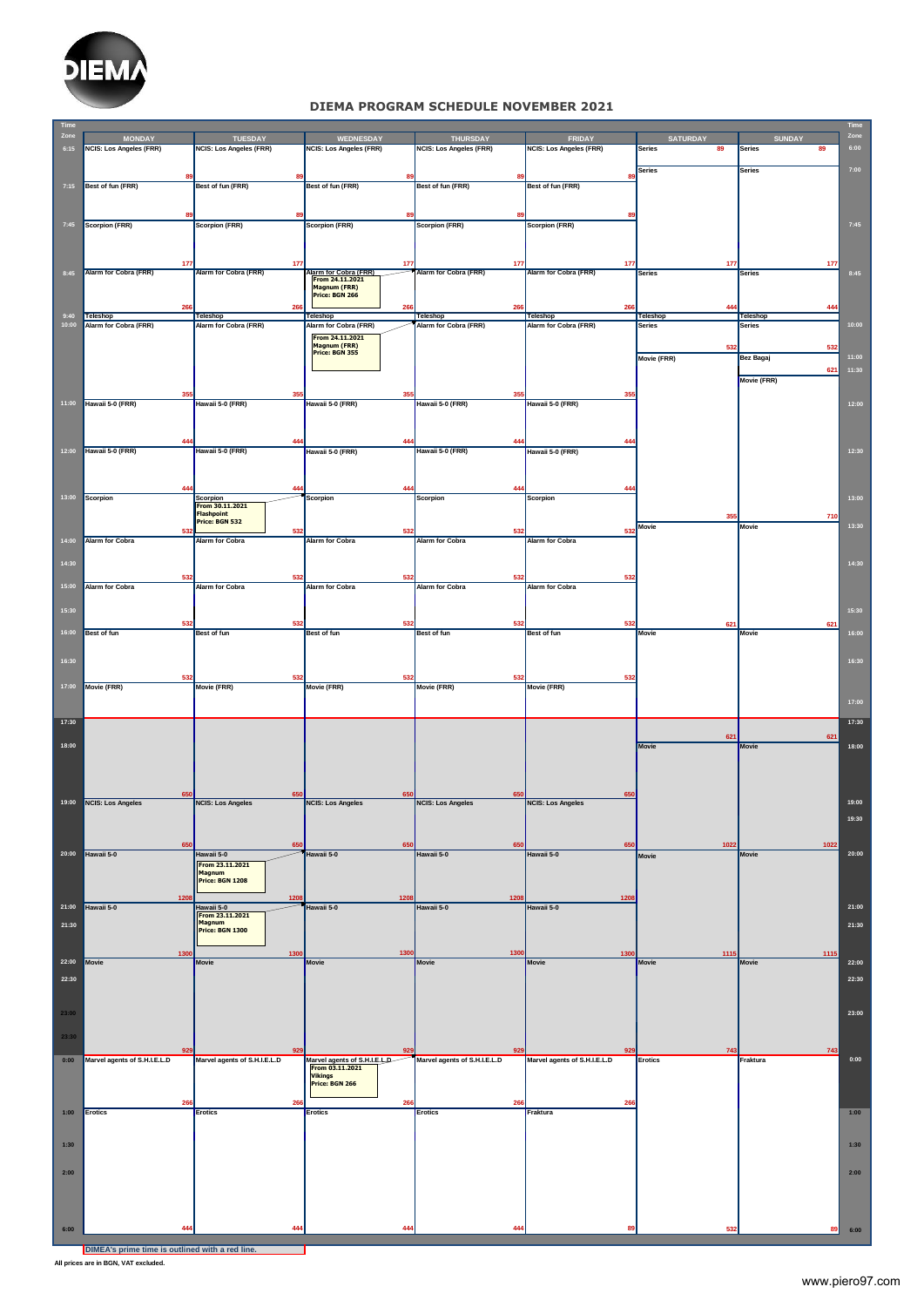

#### **DIEMA FAMILY PROGRAM SCHEDULE NOVEMBER 2021**

|       |                              |                               |                               |                               |                               |                                 |                            | <b>Im</b> |
|-------|------------------------------|-------------------------------|-------------------------------|-------------------------------|-------------------------------|---------------------------------|----------------------------|-----------|
| 6:40  | <b>MONDAY</b>                | <b>TUESDAY</b>                | <b>WEDNESDAY</b>              | <b>THURSDAY</b>               | <b>FRIDA</b>                  | <b>SATURDAY</b><br>Series (FRR) | <b>SUNDAY</b>              | 6:10      |
|       | Forgive me (FRR)             | Forgive me (FRR)              | Forgive me (FRR)              | Forgive me (FRR)              | Forgive me (FRR)              |                                 | Series (FRR)               |           |
|       |                              |                               |                               |                               |                               |                                 |                            |           |
|       | 17                           | 177                           | 177                           | 177                           | 177                           |                                 |                            |           |
| 7:40  | Saraswatichandra (FRR)       | Saraswatichandra (FRR)        | Saraswatichandra (FRR)        | Saraswatichandra (FRR)        | Saraswatichandra (FRR)        |                                 |                            |           |
|       |                              |                               |                               |                               |                               | 17                              | 177                        |           |
|       |                              |                               |                               |                               |                               | Saath Nibhaana Saathiya         | Saath Nibhaana Saathiya    | 7:00      |
|       | 17                           | 177                           | 177                           | 177                           | 177                           |                                 |                            |           |
| 8:40  | <b>Cooking show (FRR)</b>    | <b>Cooking show (FRR)</b>     | <b>Cooking show (FRR)</b>     | <b>Cooking show (FRR)</b>     | <b>Cooking show (FRR)</b>     |                                 |                            |           |
|       |                              |                               |                               |                               |                               | 26                              | 26                         |           |
|       | 26                           | 266                           | 266                           | 266                           | 266                           | Saath Nibhaana Saathiya         | Saath Nibhaana Saathiya    | 8:50      |
| 9:10  | Teleshop                     | Teleshop                      | Teleshop                      | Teleshop                      | Teleshop                      |                                 |                            |           |
| 9:30  | Hayat                        | Hayat                         | <b>Hayat</b>                  | Hayat                         | Hayat                         | 44                              |                            |           |
|       |                              |                               |                               |                               |                               | <b>Teleshop</b>                 | Teleshop                   | 9:45      |
|       |                              |                               |                               |                               |                               | Elif                            | Elif                       | 10:00     |
| 10:30 | 177                          | 177                           | 177                           | 177                           | 177                           |                                 |                            |           |
|       | Hayat                        | <b>Hayat</b>                  | Hayat                         | Hayat                         | Hayat                         |                                 |                            |           |
|       |                              |                               |                               |                               |                               | 266                             | 266                        |           |
|       |                              |                               |                               |                               |                               | Elif                            | Elif                       | 11:00     |
| 11:30 | 17<br>Prisoner of Love (FRR) | 177<br>Prisoner of Love (FRR) | 177<br>Prisoner of Love (FRR) | 177<br>Prisoner of Love (FRR) | 177<br>Prisoner of Love (FRR) |                                 |                            |           |
|       |                              |                               |                               |                               |                               |                                 |                            |           |
|       |                              |                               |                               |                               |                               | 26                              | 266                        |           |
| 12:00 |                              |                               |                               |                               |                               | <b>Romantic Movie</b>           | <b>Romantic Movie</b>      | 12:00     |
|       |                              |                               |                               |                               |                               |                                 |                            |           |
|       |                              |                               |                               |                               |                               |                                 |                            | 12:30     |
|       | 17                           | 177                           | 177                           | 177                           | 177                           |                                 |                            |           |
| 13:00 | <b>Family Feud (FRR)</b>     | Family Feud (FRR)             | Family Feud (FRR)             | Family Feud (FRR)             | Family Feud (FRR)             |                                 |                            | 13:00     |
|       |                              |                               |                               |                               |                               |                                 |                            |           |
|       |                              |                               |                               |                               |                               |                                 |                            | 13:30     |
|       | 17                           | 177                           | 177                           | 177                           | 17                            | 53                              | 532                        |           |
| 14:00 | Hold my hand (FRR)           | Hold my hand (FRR)            | Hold my hand (FRR)            | Hold my hand (FRR)            | Hold my hand (FRR)            | <b>Romantic Movie</b>           | <b>Romantic Movie</b>      | 14:00     |
|       |                              |                               |                               |                               |                               |                                 |                            |           |
| 14:30 |                              |                               |                               |                               |                               |                                 |                            | 14:30     |
|       |                              |                               |                               |                               |                               |                                 |                            |           |
| 15:00 | 26<br>Las Amazonas (FRR)     | 266<br>Las Amazonas (FRR)     | 266<br>Las Amazonas (FRR)     | 266<br>Las Amazonas (FRR)     | 266<br>Las Amazonas (FRR)     |                                 |                            | 15:00     |
|       |                              |                               |                               |                               |                               |                                 |                            |           |
|       |                              |                               |                               |                               |                               |                                 |                            | 15:30     |
|       | 35                           | 355                           | 355                           | 355                           | 35                            | 79                              | 799                        |           |
| 16:00 | Karagul                      | Karagul                       | Karagul                       | Karagul                       | Karagul                       | Meryem                          | Meryem                     | 16:00     |
|       |                              |                               |                               |                               |                               |                                 |                            |           |
| 16:30 |                              |                               |                               |                               |                               |                                 |                            |           |
|       | 53                           | 532                           | 532                           | 532                           | 53                            | 71                              | 710                        |           |
| 17:00 | Saraswatichandra             | <b>Saraswatichandra</b>       | Saraswatichandra              | <b>Saraswatichandra</b>       | Saraswatichandra              | <b>Prisoner of Love</b>         | <b>Prisoner of Love</b>    | 17:00     |
|       |                              |                               |                               |                               |                               |                                 |                            |           |
| 17:30 |                              |                               |                               |                               |                               |                                 |                            | 17:30     |
|       |                              |                               | 35                            | 35                            | 35                            |                                 |                            |           |
| 18:00 | Hercai (FRR)                 | Hercai (FRR)                  | Hercai (FRR)                  | Hercai (FRR)                  | Hercai (FRR)                  |                                 |                            | 18:00     |
|       |                              |                               |                               |                               |                               | 836                             | 836                        | 18:30     |
|       |                              |                               |                               |                               |                               | <b>Prisoner of Love</b>         | <b>Prisoner of Love</b>    |           |
|       |                              |                               |                               |                               |                               |                                 |                            |           |
| 19:00 | 65<br><b>Waves</b>           | 65<br>Waves                   | 650<br><b>Waves</b>           | 650<br><b>Waves</b>           | 65<br><b>Waves</b>            |                                 |                            | 19:00     |
|       |                              |                               |                               |                               |                               |                                 |                            |           |
| 19:30 |                              |                               |                               |                               |                               |                                 |                            | 19:30     |
|       |                              |                               |                               |                               |                               |                                 |                            |           |
|       |                              |                               |                               |                               |                               |                                 |                            |           |
|       | 46                           |                               | 464                           | 464                           | 46                            | 743                             | 743                        |           |
| 20:00 | Las Amazonas                 | <b>Las Amazonas</b>           | Las Amazonas                  | <b>Las Amazonas</b>           | <b>Las Amazonas</b>           | <b>Romatic Movie</b>            | <b>Romatic Movie</b>       | 20:00     |
|       |                              |                               |                               |                               |                               |                                 |                            |           |
|       |                              |                               |                               |                               |                               |                                 |                            |           |
| 21:00 | 372<br>Hold my hand          | 372<br>Hold my hand           | 372<br>Hold my hand           | 372<br>Hold my hand           | 372<br>Hold my hand           |                                 |                            |           |
|       |                              |                               |                               |                               |                               |                                 |                            |           |
|       |                              |                               |                               |                               |                               |                                 |                            |           |
|       | 1115                         | 1115                          | 1115                          | 1115                          | 1115                          | 743                             | 743                        |           |
| 22:00 | Hercai                       | Hercai                        | Hercai                        | Hercai                        | Hercai                        | <b>Romatic Movie (FRR)</b>      | <b>Romatic Movie (FRR)</b> | 22:00     |
|       |                              |                               |                               |                               |                               |                                 |                            |           |
|       | 1579                         | 1579                          | 1579                          | 1579                          | 1579                          |                                 |                            |           |
| 23:00 | Forgive me                   | Forgive me                    | Forgive me                    | Forgive me                    | Forgive me                    |                                 |                            | 23:00     |
|       |                              |                               |                               |                               |                               |                                 |                            |           |
|       |                              |                               |                               |                               |                               |                                 |                            |           |
|       | 1022                         | 1022                          | 1022                          | 1022                          | 1022                          | 743                             | 743                        |           |
| 0:00  | <b>Waves (FRR)</b>           | Waves (FRR)                   | Waves (FRR)                   | <b>Waves (FRR)</b>            | Waves (FRR)                   | <b>Romatic Movie (FRR)</b>      | <b>Romatic Movie (FRR)</b> | 0:00      |
|       |                              |                               |                               |                               |                               |                                 |                            |           |
|       |                              |                               |                               |                               |                               |                                 |                            |           |
| 1:00  | 35<br>Karagul (FRR)          | 355<br>Karagul (FRR)          | 355<br>Karagul (FRR)          | 355<br>Karagul (FRR)          | 355<br>Karagul (FRR)          |                                 |                            | 1:00      |
|       |                              |                               |                               |                               |                               |                                 |                            |           |
|       |                              |                               |                               |                               |                               |                                 |                            |           |
|       | 26                           | 266                           | 266                           | 266                           | 26                            | 44                              | 44                         |           |
| 2:00  | <b>Cooking show</b>          | <b>Cooking show</b>           | <b>Cooking show</b>           | <b>Cooking show</b>           | <b>Cooking show</b>           | <b>Teleshop</b>                 | Teleshop                   | 2:00      |
|       | 89                           | 89                            | 89                            | 89                            | 89                            |                                 |                            |           |
| 2:30  | <b>Teleshop</b>              | Teleshop                      | Teleshop                      | Teleshop                      | Teleshop                      |                                 |                            |           |
|       |                              |                               |                               |                               |                               |                                 |                            |           |
| 6:00  |                              |                               |                               |                               |                               |                                 |                            |           |
|       |                              |                               |                               |                               |                               |                                 |                            | 6:00      |

**DIMEA FAMILY's prime time is outlined with a red line.**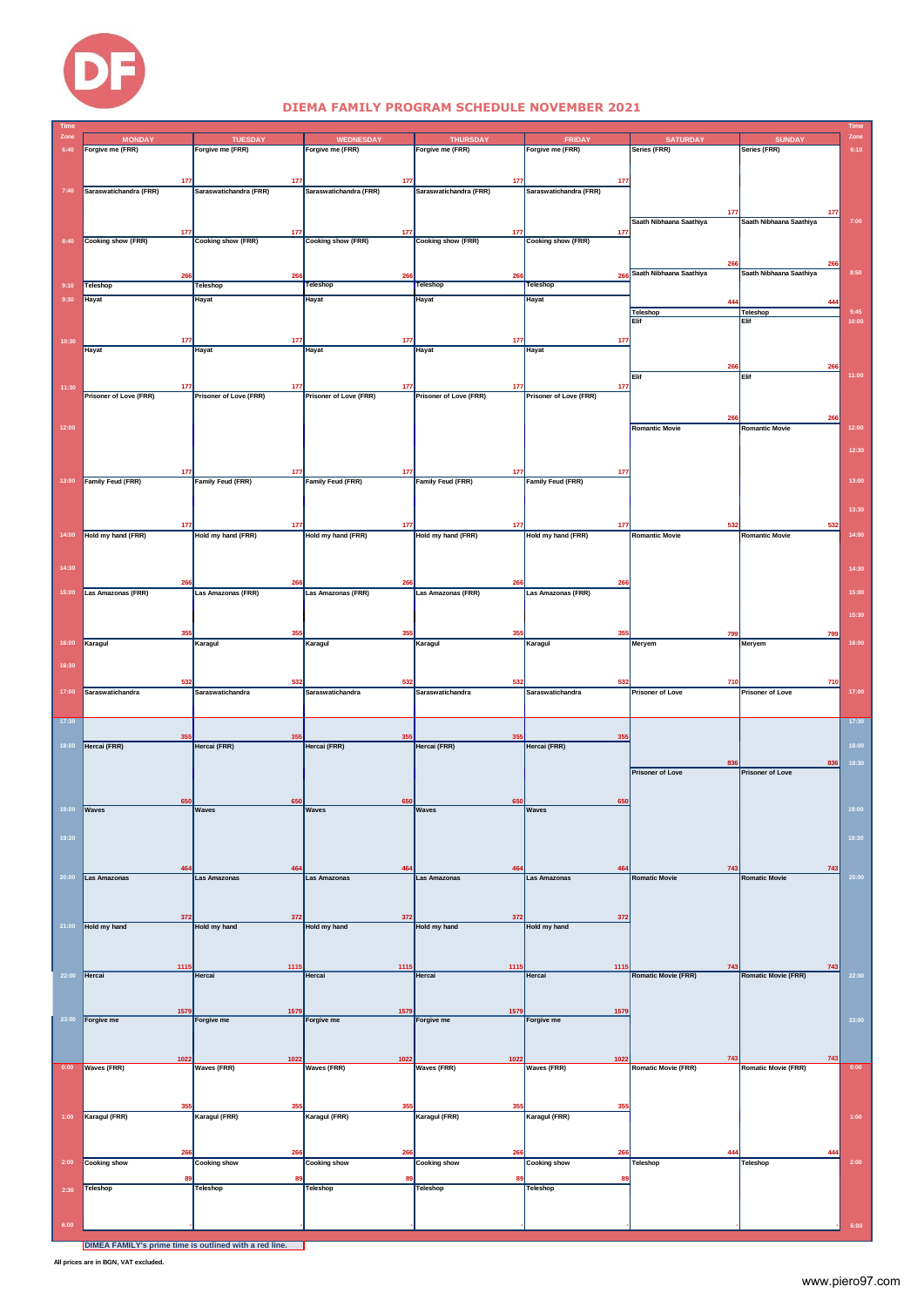

# **KINO NOVA PROGRAM SCHEDULE NOVEMBER 2021**

| Time<br>Zone | <b>MONDAY</b>                                       | <b>TUESDAY</b>           | WEDNESDAY                | <b>THURSDAY</b>            | <b>FRIDAY</b>            | <b>SATURDAY</b>                 | <b>SUNDAY</b>            | Time<br>Zone |
|--------------|-----------------------------------------------------|--------------------------|--------------------------|----------------------------|--------------------------|---------------------------------|--------------------------|--------------|
| 6:00         | Series                                              | Series                   | <b>Series</b>            | <b>Series</b>              | <b>Series</b>            | <b>Movie</b>                    | <b>Movie</b>             | 6:00         |
| 6:30         |                                                     |                          |                          |                            |                          |                                 |                          |              |
|              | 177                                                 | 177                      | 177                      | 177                        | 177                      | 26                              | 266                      |              |
| 6:45         | Movie                                               | <b>Movie</b>             | <b>Movie</b>             | <b>Movie</b>               | <b>Movie</b>             | <b>Teleshop</b><br><b>Movie</b> | <b>Teleshop</b><br>Movie | 7:30<br>8:00 |
|              |                                                     |                          |                          |                            |                          |                                 |                          |              |
| 8:45         | 177<br>Movie                                        | 177<br>Movie             | 177<br>Movie             | 177<br>Movie               | 177<br>Movie             |                                 |                          |              |
|              |                                                     |                          |                          |                            |                          |                                 |                          | 9:45         |
|              |                                                     |                          |                          |                            |                          | 621<br>Movie                    | 621<br><b>Movie</b>      | 10:00        |
| 10:45        | 266<br>Teleshop                                     | 266<br>Teleshop          | 266<br>Teleshop          | 266<br><b>Teleshop</b>     | 266<br>Teleshop          |                                 |                          |              |
| 11:00        | Series                                              | <b>Series</b>            | <b>Series</b>            | <b>Series</b>              | <b>Series</b>            |                                 |                          |              |
|              |                                                     |                          |                          |                            |                          |                                 |                          | 11:45        |
|              | 44                                                  | 444                      | 444                      | 444                        | 444                      | 887                             | 887                      |              |
| 12:00        | Movie                                               | <b>Movie</b>             | <b>Movie</b>             | Movie                      | Movie                    | <b>Movie</b>                    | <b>Movie</b>             | 12:00        |
|              |                                                     |                          |                          |                            |                          |                                 |                          |              |
|              |                                                     |                          |                          |                            |                          |                                 |                          |              |
| 13:00        |                                                     |                          |                          |                            |                          |                                 |                          | 13:45        |
|              | 44                                                  | 444                      | 444                      | 444                        | 444                      | 799                             | 799                      |              |
| 14:00        | Movie                                               | Movie                    | Movie                    | Movie                      | Movie                    | <b>Movie</b>                    | <b>Movie</b>             | 14:00        |
| 14:30        |                                                     |                          |                          |                            |                          |                                 |                          |              |
|              |                                                     |                          |                          |                            |                          |                                 |                          |              |
|              |                                                     |                          |                          |                            |                          |                                 |                          | 15:30        |
| 16:00        | 621<br>Movie                                        | 621<br>Movie             | 621<br><b>Movie</b>      | 621<br>Movie               | 621<br><b>Movie</b>      | 887<br><b>Movie</b>             | 887<br><b>Movie</b>      | 16:00        |
|              |                                                     |                          |                          |                            |                          |                                 |                          |              |
|              |                                                     |                          |                          |                            |                          |                                 |                          |              |
| 17:30        |                                                     |                          |                          |                            |                          |                                 |                          | 17:30        |
|              | 710                                                 | 710                      | 710                      | 710                        | 710                      | 1393                            | 1393                     |              |
| 18:00        | Movie                                               | Movie                    | Movie                    | Movie                      | Movie                    | <b>Movie</b>                    | <b>Movie</b>             | 18:00        |
|              |                                                     |                          |                          |                            |                          |                                 |                          | 18:30        |
| 19:00        |                                                     |                          |                          |                            |                          |                                 |                          | 19:00        |
|              |                                                     |                          |                          |                            |                          |                                 |                          |              |
|              | 836                                                 | 836                      | 836                      | 836                        | 836                      |                                 |                          |              |
| 20:00        | C.S.I.                                              | C.S.I.                   | <b>C.S.I.</b>            | <b>C.S.I.</b>              | <b>C.S.I.</b>            | 1115<br><b>C.S.I.</b>           | 1115<br><b>C.S.I.</b>    | 20:00        |
|              |                                                     |                          |                          |                            |                          |                                 |                          |              |
|              | 1208                                                | 1208                     | 1208                     | 1208                       | 1208                     | 929                             | 929                      |              |
| 21:00        | <b>Blockbuster Movie</b>                            | <b>Blockbuster Movie</b> | <b>Blockbuster Movie</b> | <b>Blockbuster Movie</b>   | <b>Blockbuster Movie</b> | <b>Blockbuster Movie</b>        | <b>Blockbuster Movie</b> | 21:00        |
| 21:30        |                                                     |                          |                          |                            |                          |                                 |                          | 21:30        |
|              |                                                     |                          |                          |                            |                          |                                 |                          |              |
| 22:00        |                                                     |                          |                          |                            |                          |                                 |                          | 22:00        |
| 22:30        |                                                     |                          |                          |                            |                          |                                 |                          | 22:30        |
|              | 1300                                                | 1300                     | 1300                     | 1300                       | 1300                     | 1579                            | 1579                     |              |
| 23:00        | $C.S.I.$ (FRR)                                      | C.S.I. (FRR)             | <b>C.S.I. (FRR)</b>      | <b>C.S.I. (FRR)</b>        | <b>C.S.I. (FRR)</b>      | <b>C.S.I. (FRR)</b>             | C.S.I. (FRR)             | 23:00        |
| 23:30        |                                                     |                          |                          |                            |                          |                                 |                          | 23:30        |
| 0:00         | 1115<br>Repetitions                                 | 1115<br>Repetitions      | 1115<br>Repetitions      | 1115<br><b>Repetitions</b> | 1115<br>Repetitions      | 1579<br><b>Repetitions</b>      | 1579<br>Repetitions      | 0:00         |
|              |                                                     |                          |                          |                            |                          |                                 |                          |              |
| 0:30<br>1:00 |                                                     |                          |                          |                            |                          |                                 |                          | 0:30<br>1:00 |
|              |                                                     |                          |                          |                            |                          |                                 |                          |              |
| 1:30         |                                                     |                          |                          |                            |                          |                                 |                          | 1:30         |
|              |                                                     |                          |                          |                            |                          |                                 |                          |              |
| 2:00         |                                                     |                          |                          |                            |                          |                                 |                          | 2:00         |
|              |                                                     |                          |                          |                            |                          |                                 |                          |              |
|              |                                                     |                          |                          |                            |                          |                                 |                          |              |
|              |                                                     |                          |                          |                            |                          |                                 |                          |              |
| 6:00         | 355                                                 | 355                      | 355                      | 355                        | 355                      | 532                             | 532                      | 6:00         |
|              | KINO NOVA's prime time is outlined with a red line. |                          |                          |                            |                          |                                 |                          |              |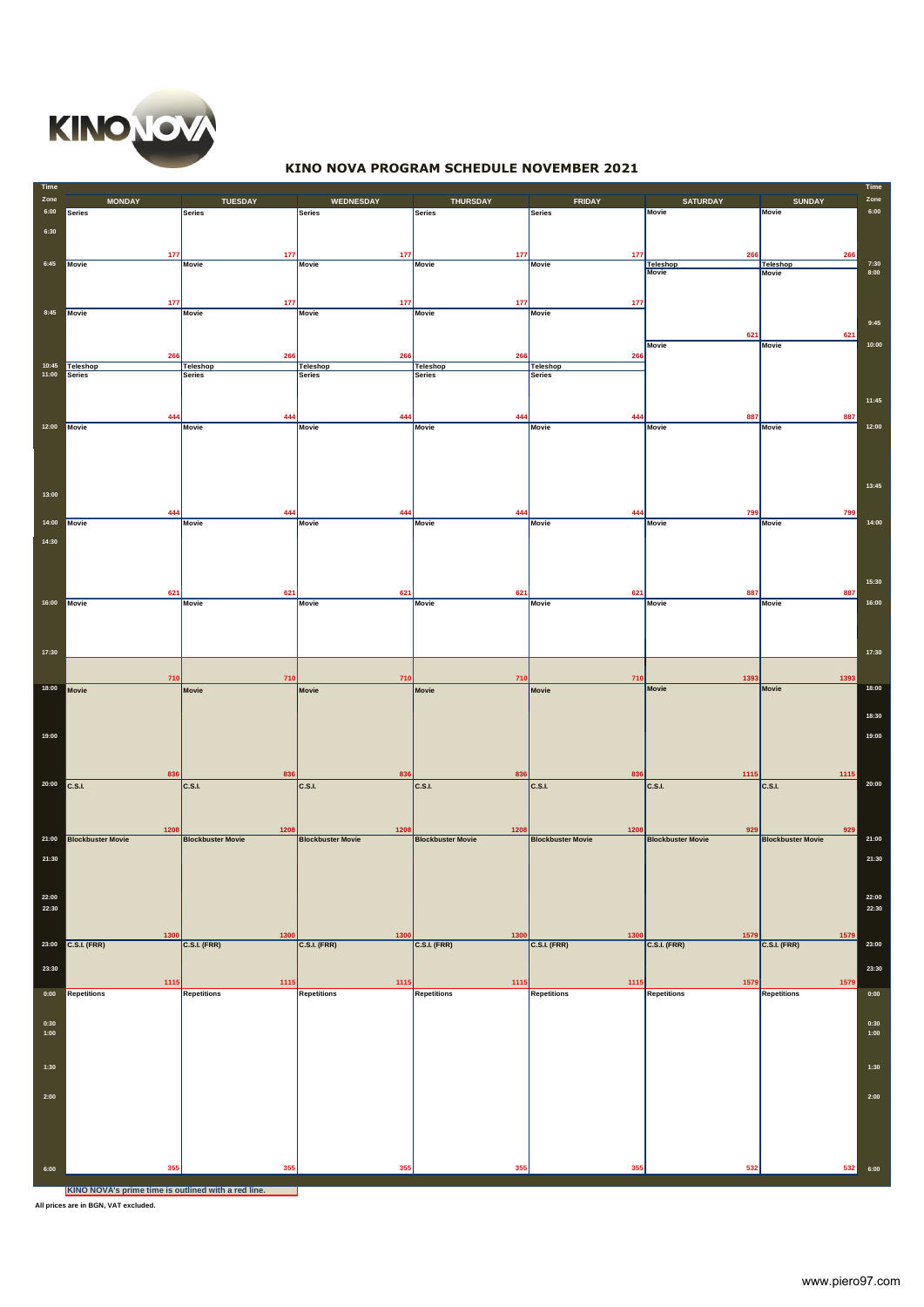

## **NOVA NEWS PROGRAM SCHEDULE NOVEMBER 2021**

| Time<br>Zone | <b>MONDAY</b>              | <b>TUESDAY</b>                  | <b>WEDNESDAY</b>                | <b>THURSDAY</b>                 | <b>FRIDAY</b>                   | <b>SATURDAY</b>                 | <b>SUNDAY</b>                   | Time<br>Zone |
|--------------|----------------------------|---------------------------------|---------------------------------|---------------------------------|---------------------------------|---------------------------------|---------------------------------|--------------|
| 6:30         | <b>NOVA News Program</b>   | <b>NOVA News Program</b>        | <b>NOVA News Program</b>        | <b>NOVA News Program</b>        | <b>NOVA News Program</b>        | <b>Repetitions</b>              | Repetitions                     | 6:30         |
|              |                            |                                 |                                 |                                 |                                 |                                 |                                 |              |
|              |                            |                                 |                                 |                                 |                                 |                                 |                                 |              |
|              |                            |                                 |                                 |                                 |                                 |                                 |                                 |              |
|              | 314                        | 314                             | 314                             | 314                             |                                 | 314 Wake Up from NOVA           | 314<br><b>Wake Up from NOVA</b> | 7:55         |
| 8:00         | Your day (Morning show)    | Your day (Morning show)         | Your day (Morning show)         | Your day (Morning show)         | Your day (Morning show)         |                                 |                                 |              |
|              |                            |                                 |                                 |                                 |                                 |                                 |                                 |              |
| 9:30         |                            |                                 |                                 |                                 |                                 |                                 |                                 |              |
|              |                            |                                 |                                 |                                 |                                 |                                 |                                 |              |
|              |                            |                                 |                                 |                                 |                                 |                                 |                                 |              |
| 11:00        | 31<br>News                 | <b>News</b>                     | <b>News</b>                     | 31<br><b>News</b>               | 31<br><b>News</b>               | Pulse                           | 314<br>Pulse                    | 11:00        |
|              |                            |                                 |                                 |                                 |                                 |                                 |                                 |              |
|              |                            |                                 |                                 |                                 |                                 |                                 |                                 | 11:45        |
| 12:00        | 314<br>News                | 314<br><b>News</b>              | 314<br><b>News</b>              | 314<br><b>News</b>              | 314<br><b>News</b>              | 31 <sub>0</sub>                 | 314                             | 12:00        |
|              |                            |                                 |                                 |                                 |                                 | <b>News</b>                     | News                            |              |
| 12:30        | 314                        | 314                             | 314                             | 314                             | 314                             | 314                             | 314                             | 12:30        |
|              | <b>NOVA News Program</b>   | <b>NOVA News Program</b>        | <b>NOVA News Program</b>        | <b>NOVA News Program</b>        | <b>NOVA News Program</b>        | <b>NOVA News Program</b>        | <b>NOVA News Program</b>        |              |
|              |                            |                                 |                                 |                                 |                                 |                                 |                                 |              |
|              |                            |                                 |                                 |                                 |                                 |                                 |                                 |              |
|              |                            |                                 |                                 |                                 |                                 |                                 |                                 |              |
|              |                            |                                 |                                 |                                 |                                 |                                 |                                 |              |
|              |                            |                                 |                                 |                                 |                                 |                                 |                                 |              |
|              |                            |                                 |                                 |                                 |                                 |                                 |                                 |              |
|              |                            |                                 |                                 |                                 |                                 |                                 |                                 |              |
|              | 471                        | 471                             | 471                             | 471                             | 471                             | 621                             | 621                             |              |
| 16:00        | <b>NOVA News Program</b>   | <b>NOVA News Program</b>        | <b>NOVA News Program</b>        | <b>NOVA News Program</b>        | <b>NOVA News Program</b>        | <b>NOVA News Program</b>        | <b>NOVA News Program</b>        | 16:00        |
|              |                            |                                 |                                 |                                 |                                 |                                 |                                 |              |
|              |                            |                                 |                                 |                                 |                                 |                                 |                                 | 16:00        |
|              | 314                        | 314                             | 314                             | 314                             | 314                             |                                 |                                 |              |
| 17:20        | The Day Live               | The Day Live                    | The Day Live                    | The Day Live                    | The Day Live                    |                                 |                                 | 17:30        |
|              |                            |                                 |                                 |                                 |                                 |                                 |                                 |              |
|              | 542                        | 542                             | 542                             | 542                             | 542                             |                                 |                                 |              |
| 18:00        | <b>NOVA News Program</b>   | <b>NOVA News Program</b>        | <b>NOVA News Program</b>        | <b>NOVA News Program</b>        | <b>NOVA News Program</b>        |                                 |                                 | 18:00        |
|              |                            |                                 |                                 |                                 |                                 |                                 |                                 |              |
|              | 542                        | 542                             | 542                             | 542                             | 542                             | 1022                            | 542                             | 18:30        |
| 19:00        | <b>News</b>                | <b>News</b>                     | <b>News</b>                     | <b>News</b>                     | <b>News</b>                     | <b>News</b>                     | <b>News</b>                     | 19:00        |
|              |                            |                                 |                                 |                                 |                                 |                                 |                                 |              |
|              | 542                        | 542                             | 542                             | 542                             | 542                             | 650                             | 650                             |              |
| 20:00        | <b>NOVA News Main News</b> | <b>NOVA News Main News</b>      | <b>NOVA News Main News</b>      | <b>NOVA News Main News</b>      | <b>NOVA News Main News</b>      | <b>News</b>                     | <b>News</b>                     | 20:00        |
|              |                            |                                 |                                 |                                 |                                 |                                 |                                 |              |
|              |                            |                                 |                                 |                                 |                                 |                                 |                                 |              |
| 20:30        |                            |                                 |                                 |                                 |                                 | 650                             | 650                             | 20:45        |
|              | 542                        | 542                             | 542                             | 542                             |                                 | 542 NOVA News Program           | <b>NOVA News Program</b>        |              |
|              | <b>NOVA Ne</b>             |                                 |                                 |                                 | <b>NOVA News Program</b>        |                                 |                                 |              |
| 21:30        |                            |                                 |                                 |                                 |                                 |                                 |                                 |              |
|              |                            |                                 |                                 |                                 |                                 |                                 |                                 |              |
|              |                            |                                 |                                 |                                 |                                 |                                 |                                 |              |
|              |                            |                                 |                                 |                                 |                                 |                                 |                                 |              |
| 22:00        |                            |                                 |                                 |                                 |                                 | 542<br><b>NOVA News Program</b> | 542<br><b>NOVA News Program</b> | 22:15        |
| 22:30        |                            |                                 |                                 |                                 |                                 |                                 |                                 |              |
|              |                            |                                 |                                 |                                 |                                 |                                 |                                 |              |
| 23:00        | 542<br><b>Late News</b>    | 542<br><b>Late News</b>         | 542<br>Late News                | 542<br><b>Late News</b>         | 542<br><b>Late News</b>         |                                 |                                 |              |
|              | 542                        | 542                             | 542                             | 542                             | 542                             |                                 |                                 |              |
| 23:30        | <b>NOVA News Program</b>   | <b>NOVA News Program</b>        | <b>NOVA News Program</b>        | <b>NOVA News Program</b>        | <b>NOVA News Program</b>        |                                 |                                 |              |
|              |                            |                                 |                                 |                                 |                                 |                                 |                                 |              |
| 0:00         |                            |                                 |                                 |                                 |                                 |                                 |                                 | 0:00         |
| 0:30         | 542                        | 542<br><b>NOVA News Program</b> | 542<br><b>NOVA News Program</b> | 542<br><b>NOVA News Program</b> | 542<br><b>NOVA News Program</b> | 542                             | 542<br><b>NOVA News Program</b> | 0:30         |
| 1:00         | <b>NOVA News Program</b>   |                                 |                                 |                                 |                                 | <b>NOVA News Program</b>        |                                 | 1:00         |
|              |                            |                                 |                                 |                                 |                                 |                                 |                                 |              |
| 1:30         |                            |                                 |                                 |                                 |                                 |                                 |                                 | 1:30         |
|              |                            |                                 |                                 |                                 |                                 |                                 |                                 |              |
| 2:00         |                            |                                 |                                 |                                 |                                 |                                 |                                 | 2:00         |
|              |                            |                                 |                                 |                                 |                                 |                                 |                                 |              |
|              |                            |                                 |                                 |                                 |                                 |                                 |                                 |              |
|              |                            |                                 |                                 |                                 |                                 |                                 |                                 |              |
|              |                            |                                 |                                 |                                 |                                 |                                 |                                 |              |
| 6:30         | 157                        | 157                             | 157                             | 157                             | 157                             | 157                             | 157                             | 6:30         |
|              |                            |                                 |                                 |                                 |                                 |                                 |                                 |              |